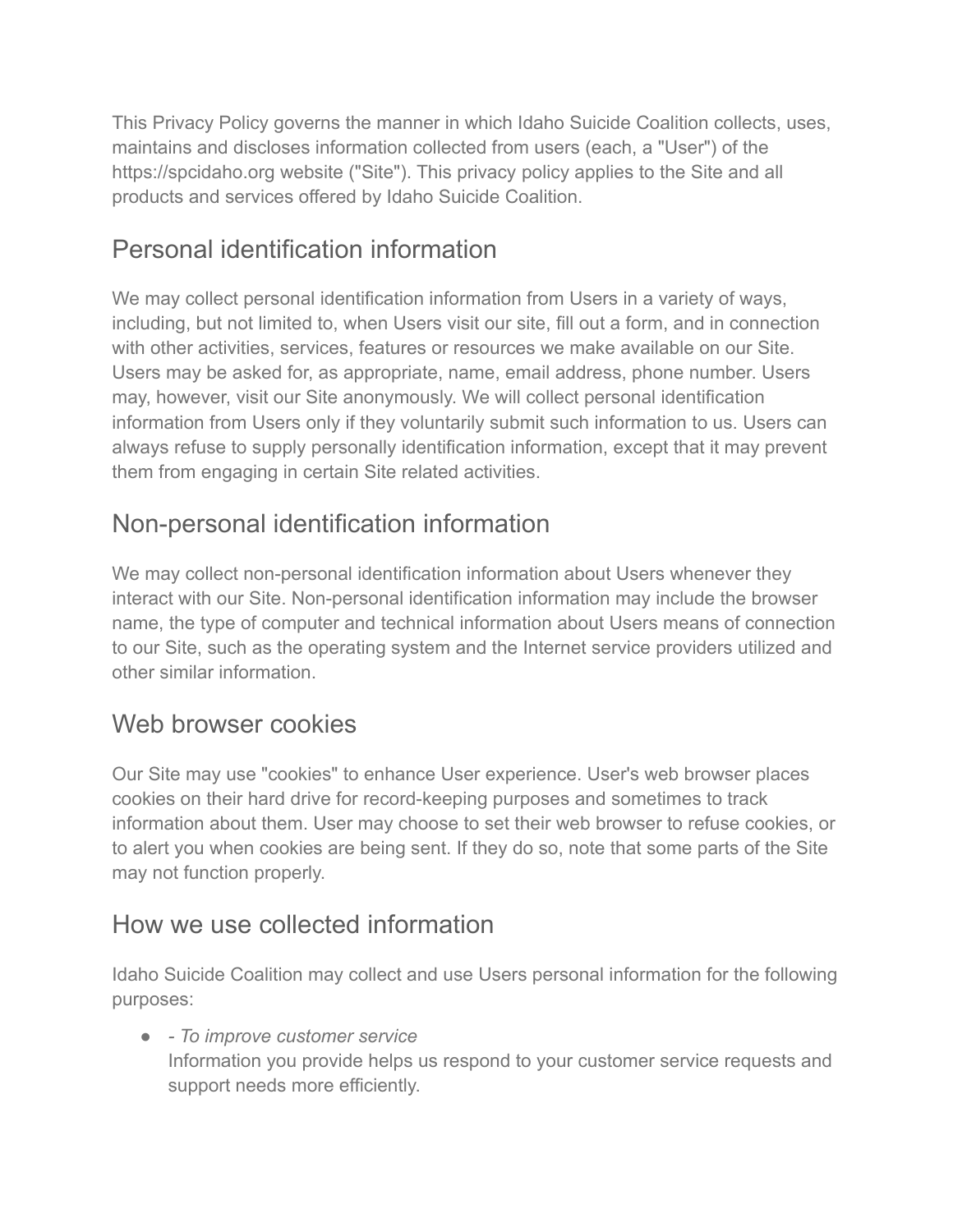- *To personalize user experience* We may use information in the aggregate to understand how our Users as a group use the services and resources provided on our Site.
- *To improve our Site* We may use feedback you provide to improve our products and services.
- *To send periodic emails* We may use the email address to respond to their inquiries, questions, and/or other requests.

## How we protect your information

We adopt appropriate data collection, storage and processing practices and security measures to protect against unauthorized access, alteration, disclosure or destruction of your personal information, username, password, transaction information and data stored on our Site.

Sensitive and private data exchange between the Site and its Users happens over a SSL secured communication channel and is encrypted and protected with digital signatures.

## Sharing your personal information

We do not sell, trade, or rent Users personal identification information to others. We may share generic aggregated demographic information not linked to any personal identification information regarding visitors and users with our business partners, trusted affiliates and advertisers for the purposes outlined above.

## Changes to this privacy policy

Idaho Suicide Coalition has the discretion to update this privacy policy at any time. When we do, we will revise the updated date at the bottom of this page. We encourage Users to frequently check this page for any changes to stay informed about how we are helping to protect the personal information we collect. You acknowledge and agree that it is your responsibility to review this privacy policy periodically and become aware of modifications.

#### Your acceptance of these terms